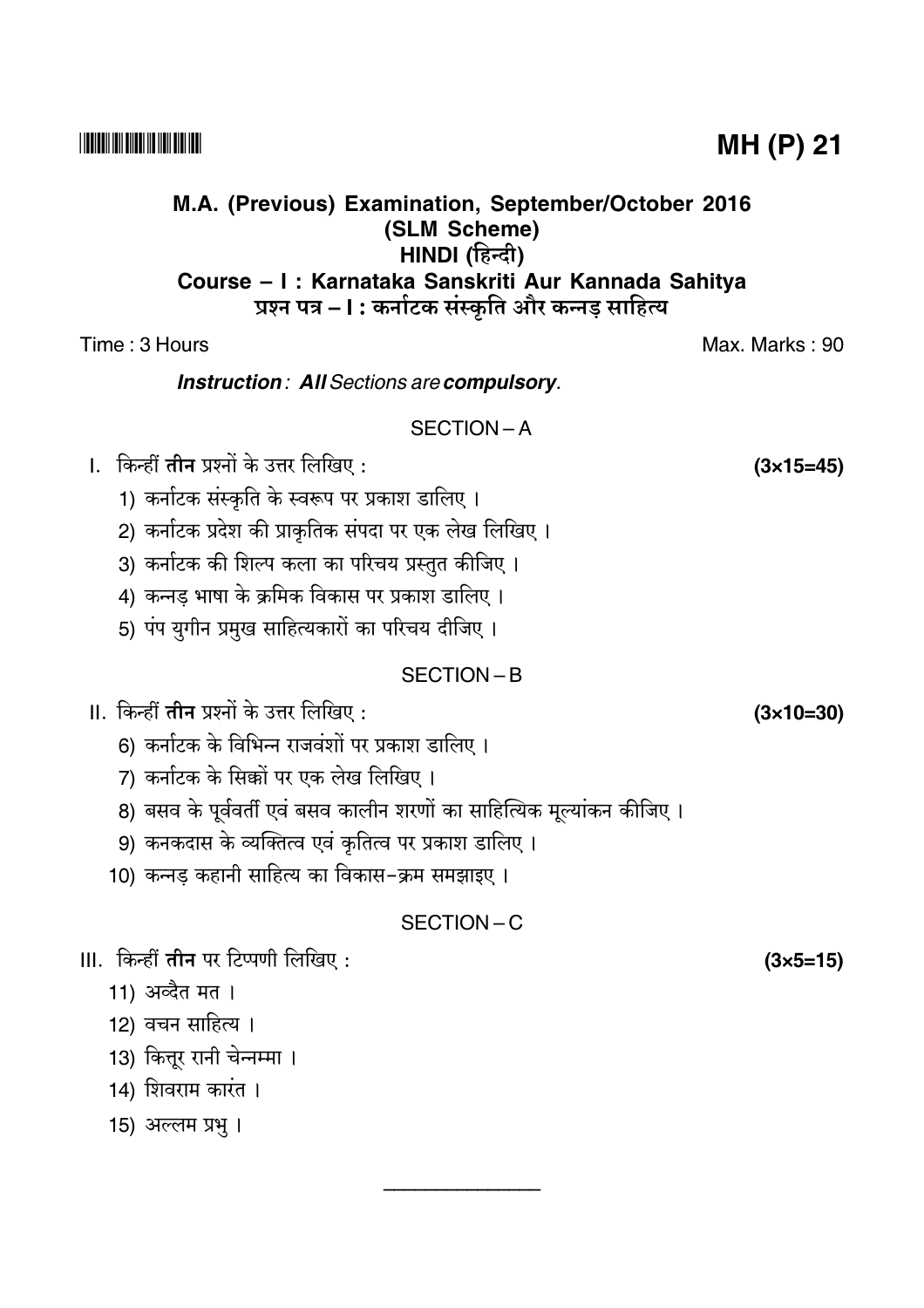#### **TIONICAL INITIAL IN TELEVISION IN TELEVISION**

# M.A. (Previous) Examination, September/October 2016 (SLM Scheme) **HINDI** Course - II : Modern Hindi Poetry प्रश्न पत्र – २ : आधुनिक हिन्दी काव्य

Time: 3 Hours

**Note: All Sections are compulsory.** 

#### SECTION-A

किन्हीं **तीन** प्रश्नों के उत्तर लिखिए।

- 1. 'साकेत में आधुनिकता का समावेश हुआ है ' इस कथन की समीक्षा कीजिए ।
- 2. 'कामायनी' की कथावस्तु का विवेचन करते हुए उसके उद्देश्य को स्पष्ट कीजिए ।
- 3. 'तुलसीदास' में अभिव्यक्त मनोवैज्ञानिकता को स्पष्ट कीजिए।
- 4. सिद्ध कीजिए कि 'कुरुक्षेत्र' में अतीत की पृष्ठभूमि पर वर्तमान को चित्रित किया गया है।
- 5. पठित कविताओं के आधार पर अज्ञेय की काव्यकला का निरूपण कीजिए ।

#### SECTION-B

किन्हीं **तीन** प्रश्नों के उत्तर लिखिए।

- 6. 'साकेत' में वर्णित मार्मिक प्रसंगों का वर्णन कीजिए।
- 7. 'कामायनी में अभिव्यक्त दार्शनिक विचारों का निरूपण कीजिए ।
- 8. 'तुलसीदास' की विषय वस्तु का विश्लेषण कीजिए।
- 9. खण्डकाव्य की दृष्टि से 'कुरुक्षेत्र' की आलोचना कीजिए।
- 10. पठित कविताओं के आधार पर 'सर्वेश्वर दयाल सक्सेना' की काव्यकला का विवेचन कीजिए ।

# **MH (P) 22**

Max. Marks: 90

 $(3 \times 10 = 30)$ 

 $(3 \times 15 = 45)$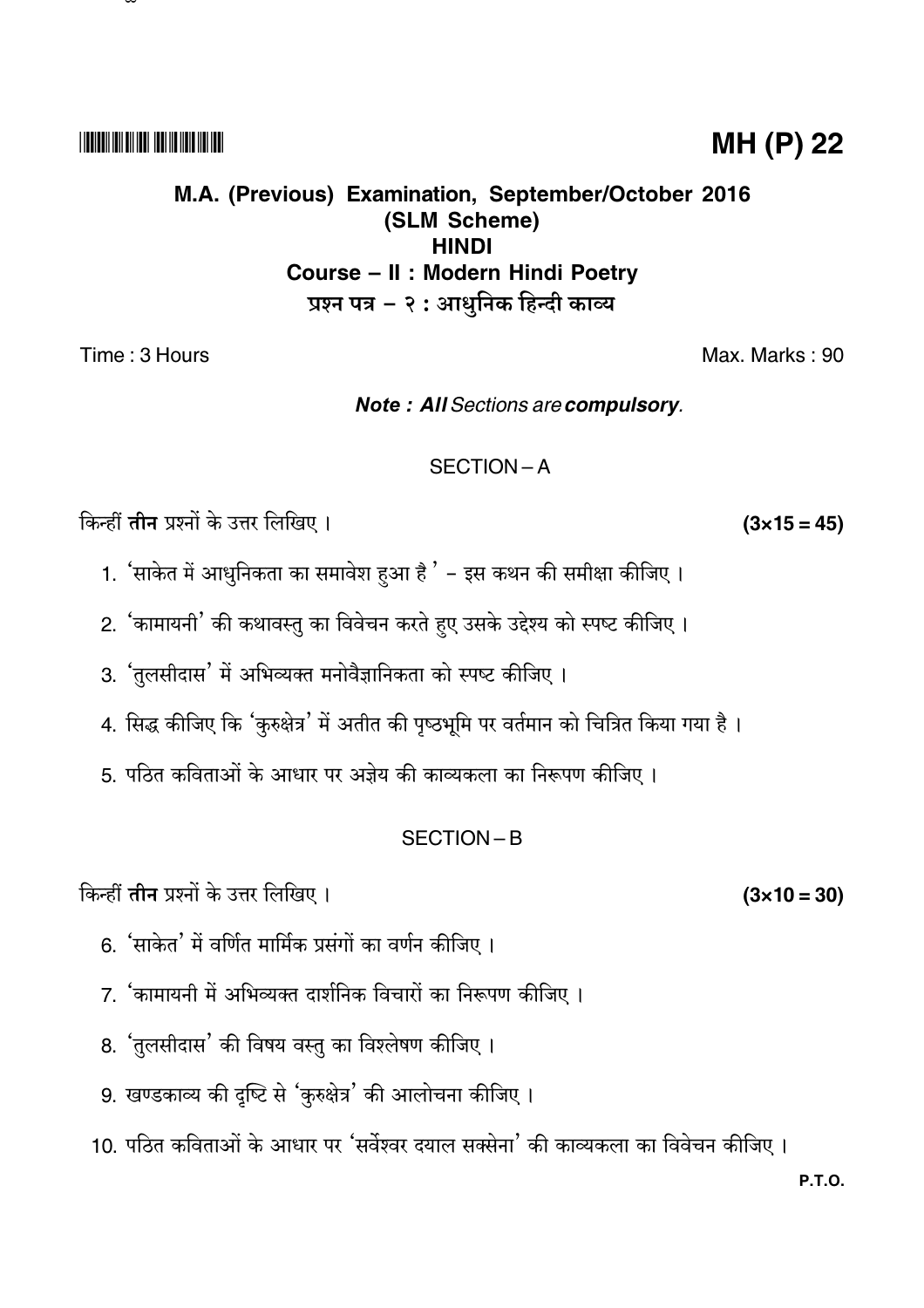# MH (P) 22

#### SECTION-C

किन्हीं **तीन** की संदर्भ सहित व्याख्या कीजिए ।

11. मेरी चिन्ता छोड़ो, मग्न रहो नाच, आत्म चिंतन में; बैठी हूँ मैं फिर भी, अपने इस नृप-निकेतन में ।

- 12. संगीत मनोहर उठता मुरली बजती जीवन की । संकेत कामना बन कर बतलाती दिशा मिलन की। 'रश्मियाँ बनी' अप्सरियाँ अंतरिक्ष में नचती थी'÷ परिमल का कन-कन लेकर निज रंगमंच रचती थी।
- 13. साध्य की वह रश्मि स्निग्ध, उदार, कब खिलेगी, कब खिलेगी विश्व में भगवान कब सुकोमल ज्योति से अभिसिक्त हो, सरस होंगे जली-सूखी रक्षा के प्राण ?
- 14. जब आया फिर देहात्मबोध बाहर चलने का हुआ शोध रह निर्विरोध, गति हुई रोध-प्रतिकूला, खोलती मृदुल दल बन्द सकल, गुद गुदा विपुल धारा अविचल बह चली सुरभि की ज्यों उत्कल, निःशूला -

15. दूसरे की रोशनी यह दूसरे के द्वार पर का वृक्ष मेरा घर प्रकाशित डोलते दीवार पर मेरी अनंकित चित्र किसके है कौन जाने ।

 $(3x5 = 15)$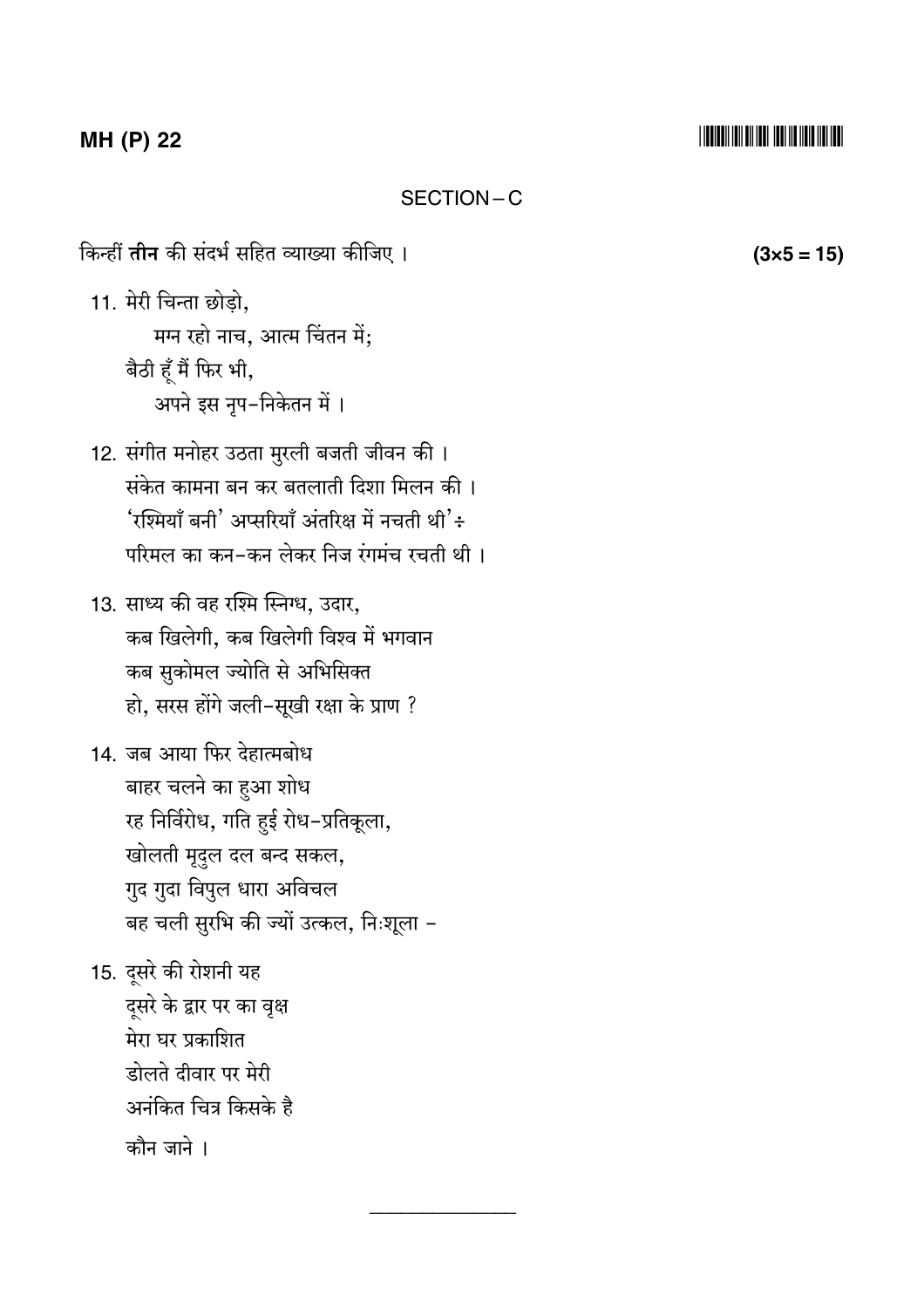#### **THEFT IN THE REAL PROPERTY**

# M.A. (Previous) Examination, Sept./Oct. 2016 (SLM Scheme) HINDI हिन्दी Aadhunik Hindi Gadhya Sahitya Course - III : Hindi Prose, Drama, Essay and Fiction प्रश्न पत्र – III : हिन्दी गद्य. नाटक. निबंध और कथा साहित्य

Time: 3 Hours

Note: All Sections are compulsory.

#### $SFCITION - A$

किन्हीं तीन प्रश्नों के उत्तर लिखिए।

- 1. चिंतामणि के निबंध भाव प्रधान हैं या विचार प्रधान ? तर्क संगत उत्तर दीजिए।
- 2. 'आँगन का पंछी' के आधार पर विद्या निवास मिश्र की निबंध कला पर प्रकाश डालिए।
- 3. 'चंद्रावली' नाटिका की कथा वस्तु पर एक लेख लिखिए।
- 4. एकांकी कला की दृष्टि से 'नीली झील' एकांकी की समीक्षा कीजिए।
- 5. कहानी-कला की दृष्टि से 'भगत की गत' कहानी की समीक्षा कीजिए।

#### SECTION-B

किन्हीं **तीन** प्रश्नों के उत्तर लिखिए।

- 6. 'ध्रुवस्वामिनी' नाटक के प्रमुख पात्रों का परिचय दीजिए।
- 7. कहानी तत्वों के आधार पर 'पितृशोक' कहानी की समीक्षा कीजिए।
- 8. 'तमस' उपन्यास में चित्रित राजनीति पर एक लेख लिखिए।
- 9. 'प्रतिशोध' एकांकी के आधार पर डॉ. रामकुमार वर्मा' की सफलता का निरूपण कीजिए।
- 10 'शरणागत' कहानी की समीक्षा कीजिए।

**PTO** 

 $MH(P)$  23

Max. Marks: 90

 $(3x15=45)$ 

 $(3\times10=30)$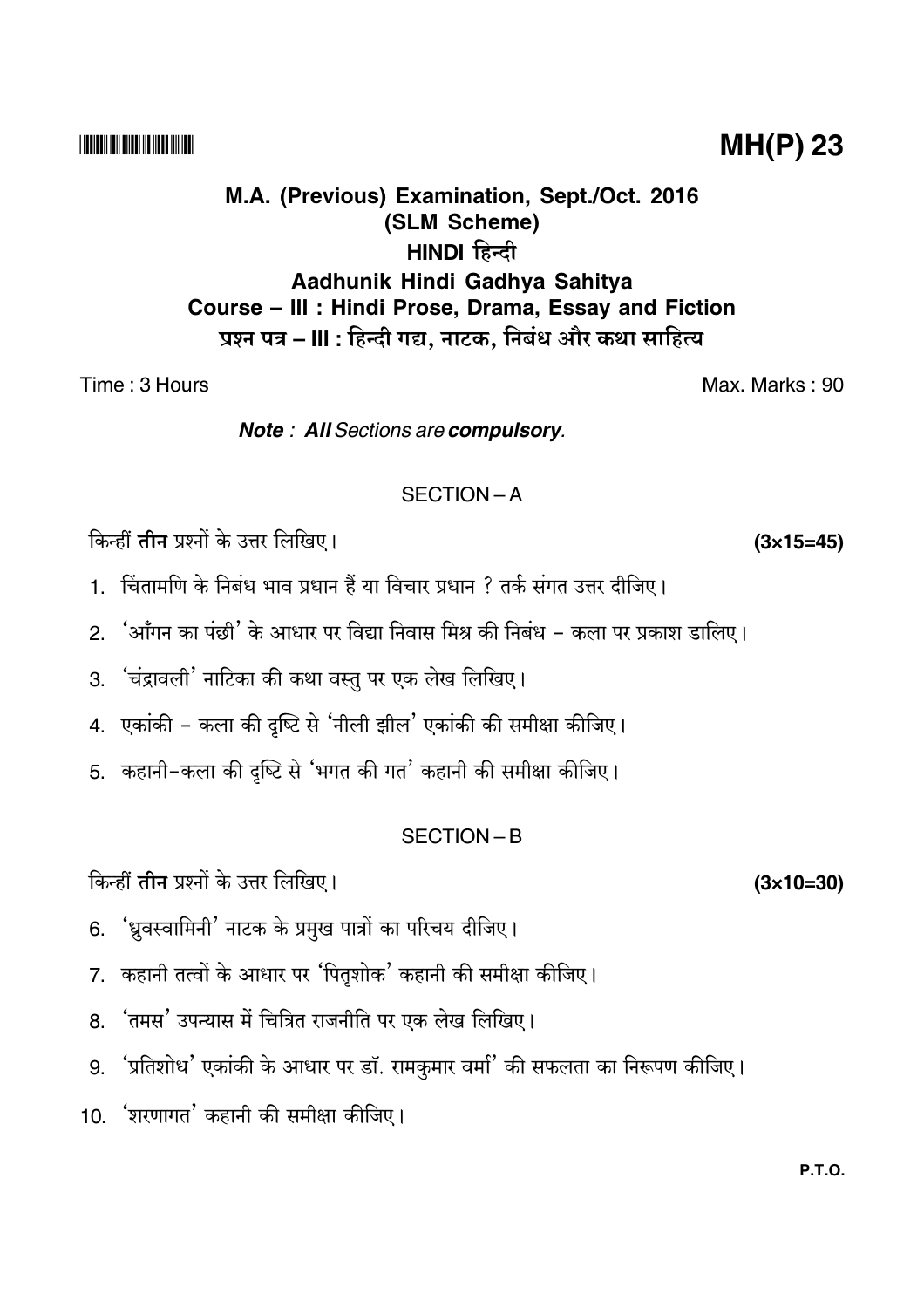## **MH(P) 23**

#### SECTION-C

किन्हीं **तीन** गद्यांशो की समीक्षात्मक व्याख्या कीजिए।

- 11. ''नये-नये मधु के लोभी भौटे, तुम किस तरह इतनी प्रगाढ़ता के साथ उस आम्र मंजरी को चूमकर उसे आज अपने कमल-वृन्द में मग्न होकर भूल गये ?"
- 12. 'स्पर्धा संसार में सुखी-प्रतिष्ठित और सुखी लोगों की संख्या में कुछ बढ़ती करना चाहती है और ईर्ष्य में कयी '।
- 13. 'ठीक है। और फिर तुम्हारा भारवि है कवि। कवि समय पर शासन करता है। समय उस पर शासन नहीं करता '।
- 14. 'हाँ! नहीं' मैं तो सिर्फ हुक्म देता था। एक ओर से मेरी प्रणाएँ लडती थी और दूसरी ओर से मेरी प्रणाएँ लड़ती थी और एक ओर से मेरी प्रणाओं का रक्त बहता था और दूसरी ओर से मेरी प्रणाओं का रक्त बहता था।
- 15. 'हाँ ! ठीक तो है, सुनो राखी, सुनो बन्धु ! वसन्त जरूर आ गया। तुम पूछती हो, कौन वसन्त ? क्या तुमने नहीं लक्ष्य किया कि सवेरा जल्दी होने लगा है, तुम्हें काम जल्दी आरंभ करना पड़ता हैं ?

 $(3 \times 5 = 15)$ 

####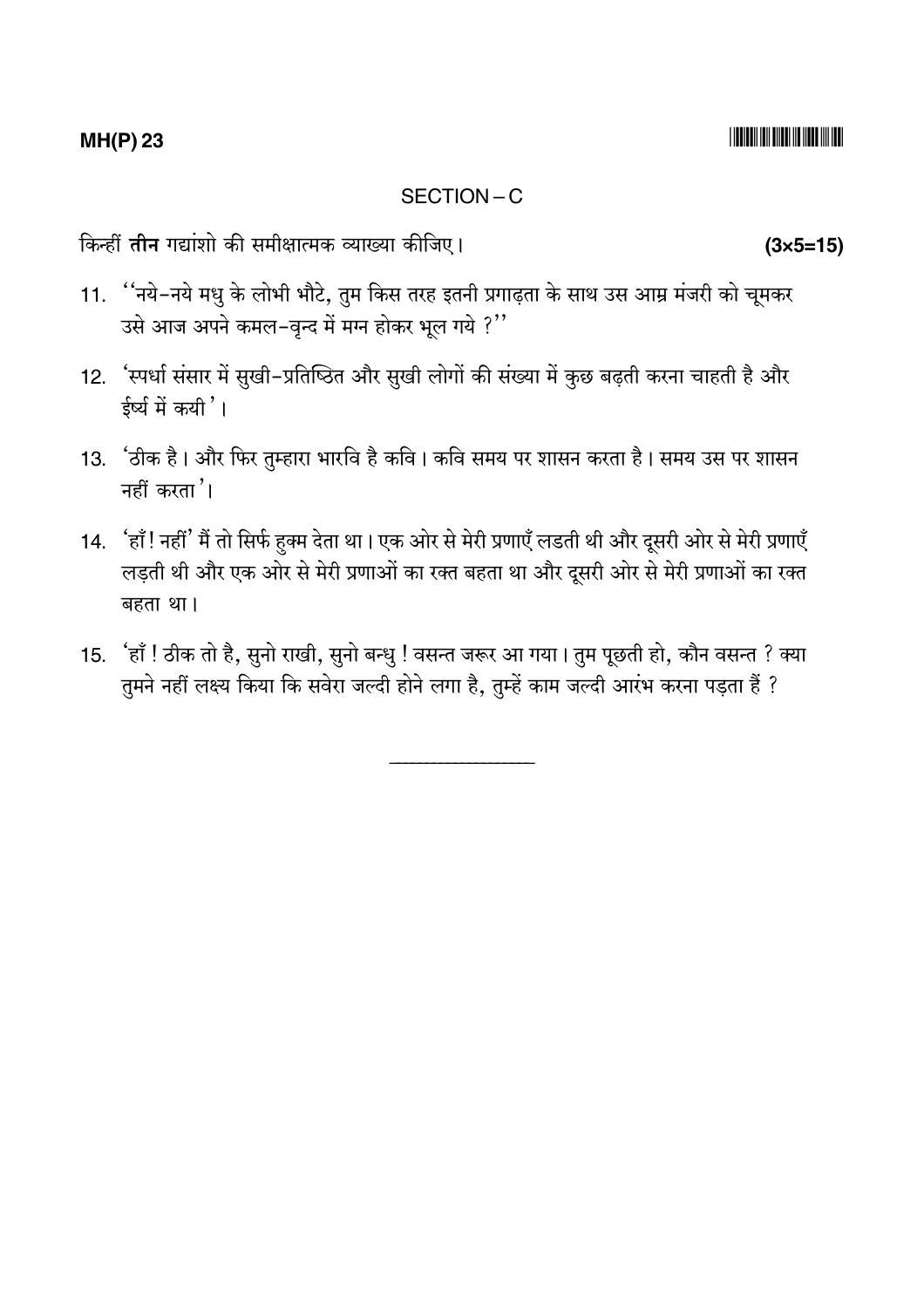# **P.T.O.**

# **MH (P) 24**

# M.A. (Previous) Examination, Sept./Oct. 2016 (SLM Scheme) HINDI – हिन्दी Course - IV : History of Hindi Literature and Hindi Grammar प्रश्नपत्र – IV : हिन्दी साहित्य का इतिहास और हिन्दी व्याकरण

Time: 3 Hours

Note: All Sections are compulsory.

#### SECTION-A

किन्हीं **तीन** प्रश्नों के उत्तर लिखिए।

1. हिन्दी साहित्य के काल विभाजन के संबंध में विभिन्न विचारकों के मतों का विवेचन कीजिए ।

2. सगुण भक्ति काव्य की विशेषताएँ लिखिए।

3. रीतिकालीन साहित्य की विशेषताओं का वर्णन कीजिए।

- 4. सर्वनाम किसे कहते हैं ? उसके भेदों को सोदाहरण लिखिए।
- 5. क्रिया विशेषण किसे कहते हैं ? उसके कितने भेद हैं ? उदाहरण सहित लिखिए ।

#### SECTION-B

किन्हीं **तीन** प्रश्नों के उत्तर लिखिए।

- 6. वर्तमानकाल किसे कहते हैं, उसके भेदों को सोदाहरण समझाइए।
- 7. संबंध सूचक अव्यय को परिभाषित करते हुए उसके भेदों को उदाहरण सहित समझाइए।
- 8. ज्ञानाश्रयी काव्यधारा की विशेषताओं पर प्रकाश डालिए ।
- 9. हिन्दी कहानी साहित्य की विकास यात्रा पर प्रकाश डालिए ।
- 10. छायावादी कविता की सामान्य विशेषताओं पर एक लेख लिखिए।

 $(3\times15=45)$ 

 $(3\times10=30)$ 

Max. Marks: 90

####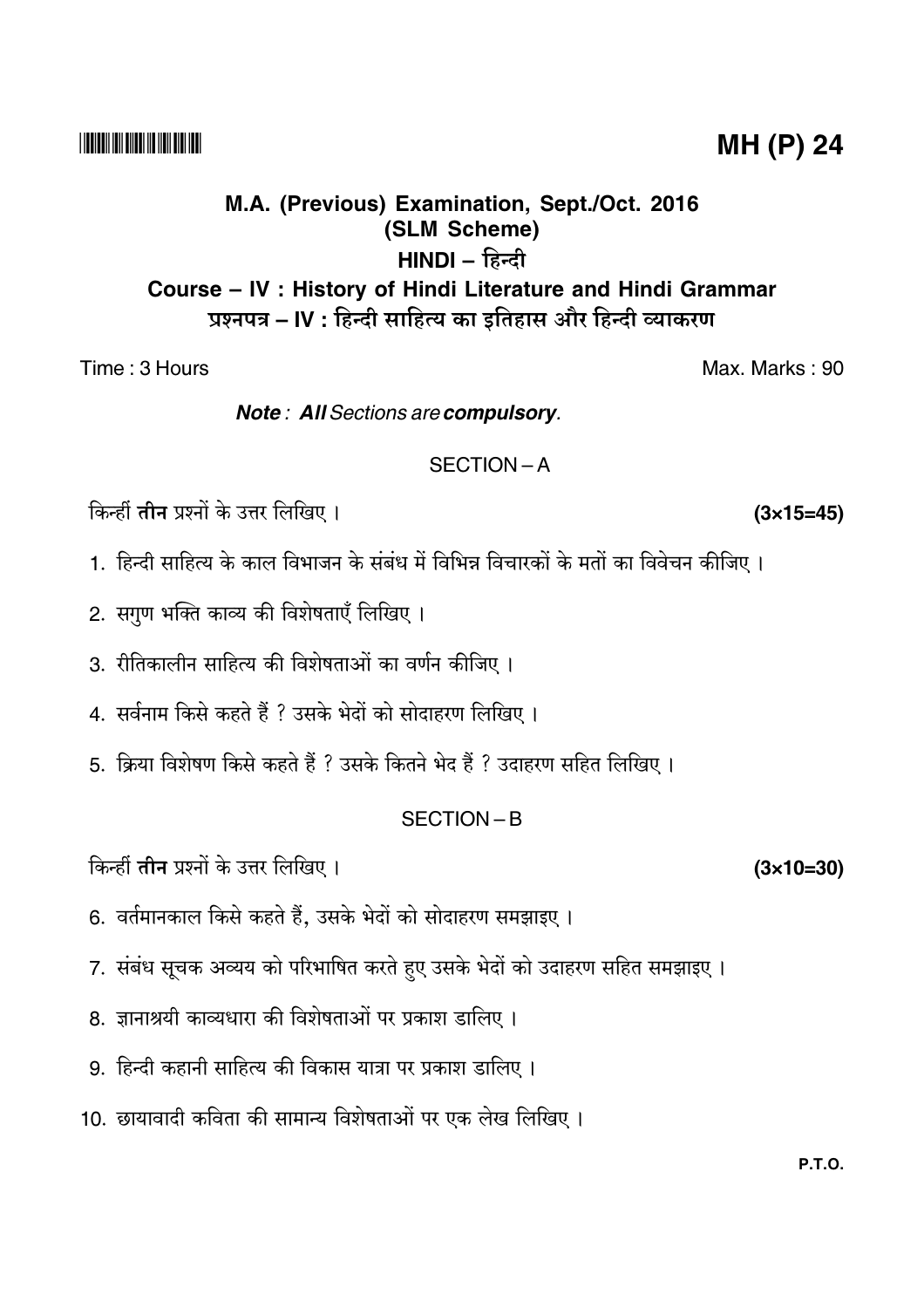# MH (P) 24

# 

## SECTION-C

किन्हीं **तीन** पर टिप्पणी लिखिए।

- 11. नाथ साहित्य ।
- 12. जायसी ।
- 13. हजारीप्रसाद द्विवेदी ।
- 14. 'ने' नियम ।

15. प्रत्यय और उपसर्ग।

 $(3 \times 5 = 15)$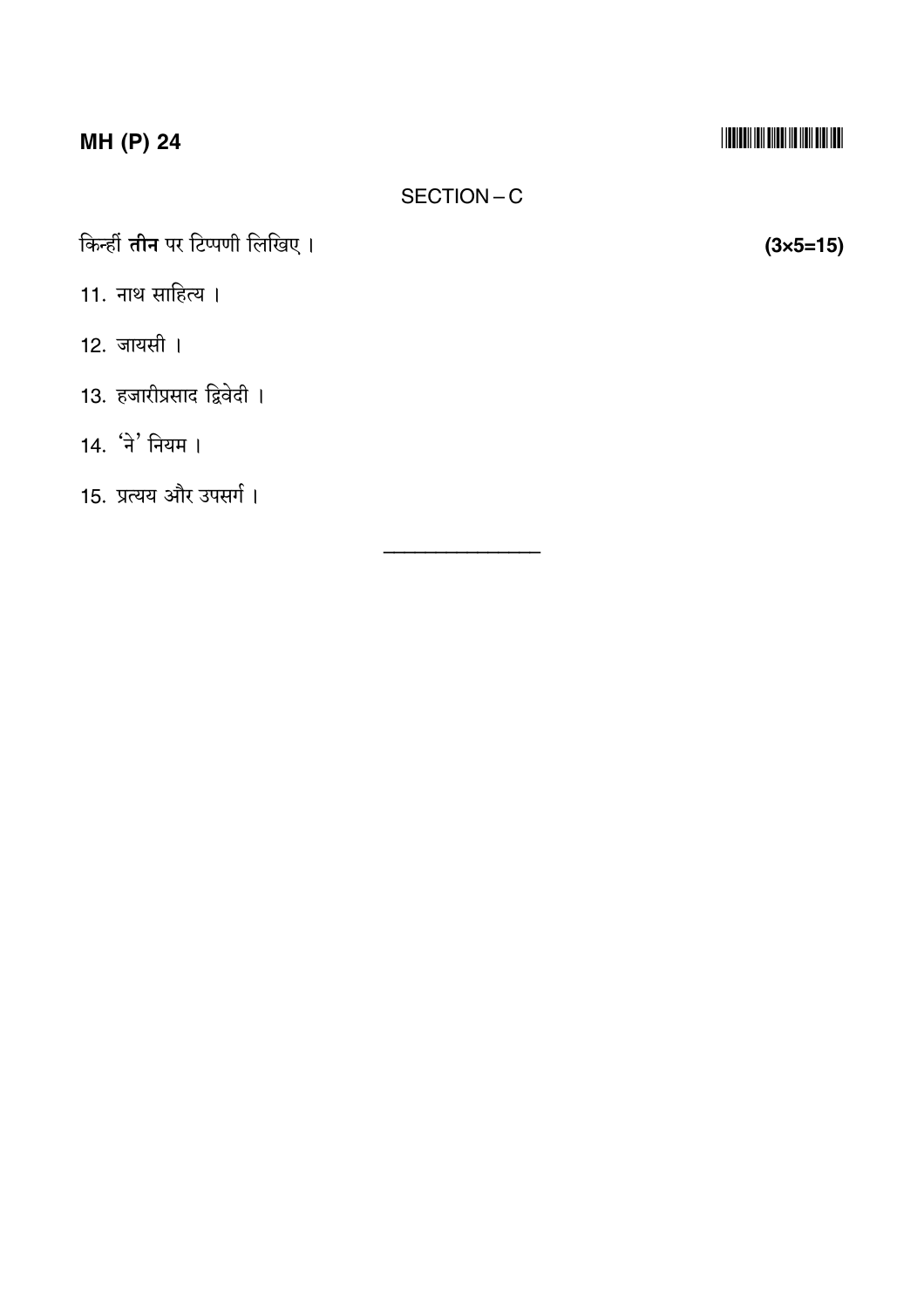Max.Marks: 90

# M.A. (Previous) Examination, September/October 2016 (SLM Scheme) HINDI (हिन्दी) Course - V : Anuvad aur Prayojanmoolak Hindi प्रश्न पत्र - V : अनुवाद और प्रयोजनमूलक हिन्दी

Time: 3 Hours

Note: All Sections are compulsory.

SECTION-A

- ।. किन्हीं **तीन** प्रश्नों के उत्तर लिखिए :
	- 1) अनुवाद की विभिन्न परिभाषाएँ लिखिए।
	- 2) कार्यालयीन अनुवाद की समस्याओं की चर्चा कीजिए ।
	- 3) प्रयोजनमूलक हिन्दी की परिभाषा देते हुए उस के स्वरूप को स्पष्ट कीजिए ।
	- 4) टिप्पणी किसे कहते हैं ? टिप्पणी लेखन के विभिन्न चरणों को स्पष्ट कीजिए।
	- 5) राजभाषा नीति के अनुपालन के लिए सरकार के द्वारा उठाये गये कदमों की समीक्षा कीजिए।

## $SFCITION - B$

- II. किन्हीं **तीन** प्रश्नों के उत्तर लिखिए :
	- 6) अनुवाद और भाषाविज्ञान के संबंध को स्पष्ट कीजिए।
	- 7) पारिभाषिक शब्दावली के अनुवाद की समस्याओं पर प्रकाश डालिए।
	- 8) कार्यालय ज्ञापन और ज्ञापन का अंतर स्पष्ट कीजिए।
	- 9) अधिसूचना किसे कहते हैं ? सोदाहरण स्पष्ट कीजिए।
	- 10) मुहावरे और लोकोक्तियों के अनुवाद की समस्याओं पर प्रकाश डालिए।

#### **P.T.O.**

**THEFT IN THE THEFT IN THE TIME** 

 $(3\times10=30)$ 

 $(3\times15=45)$ 

# MH (P) 25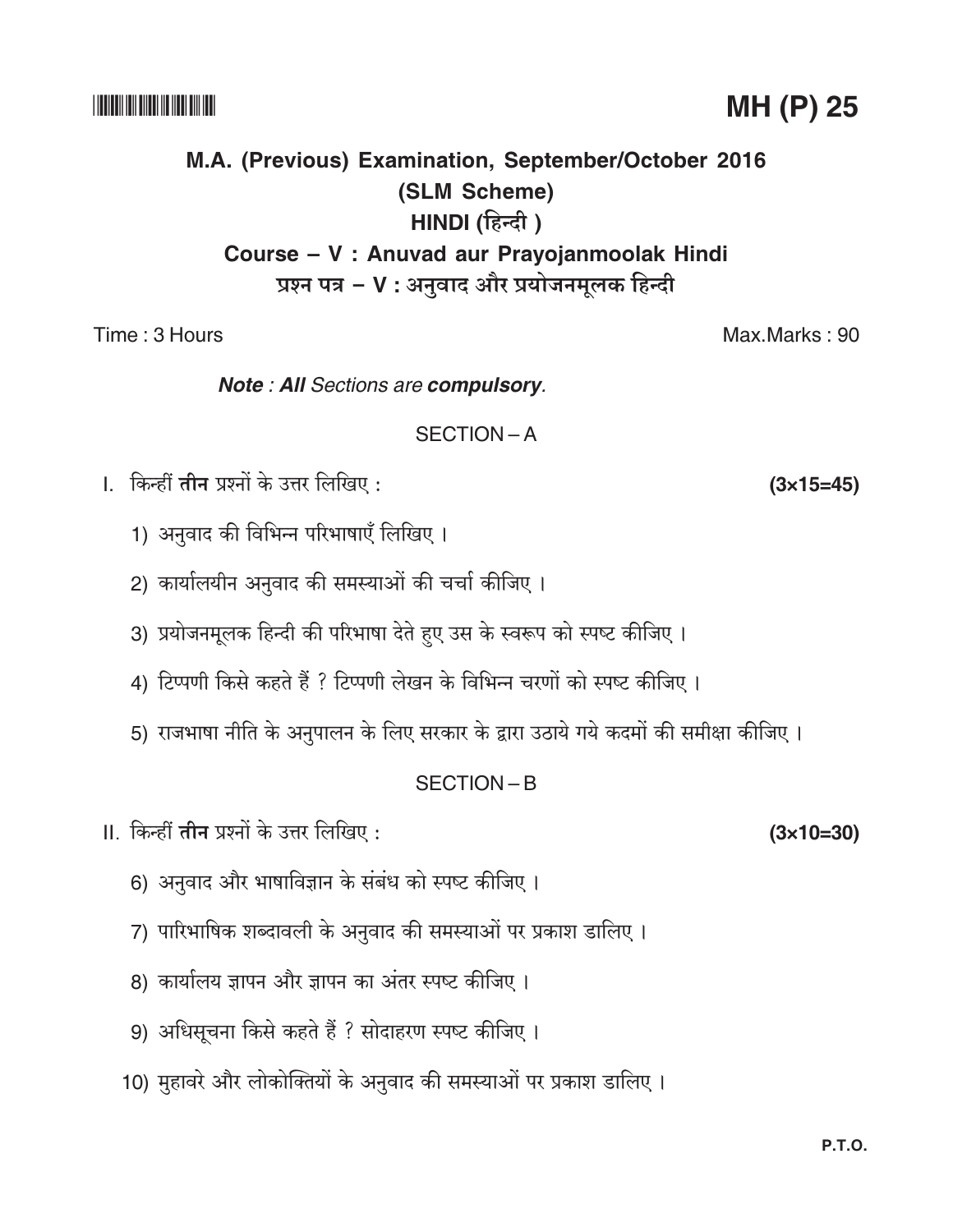# MH (P) 25

#### SECTION-C

III. किन्हीं **तीन** प्रश्नों के उत्तर लिखिए :

- 11) किन्हीं पाँच शब्दों के हिन्दी पर्याय लिखिए।
	- a) Casual leave
	- b) Manager
	- c) Finance Minister
	- d) Post master general
	- e) Certificate
	- f) Verification
	- g) Co-operative society
	- h) Co-operation
- 12) किन्हीं **पाँच** शब्दों के अंग्रेजी पर्याय लिखिए ।
	- a) ऊर्जा मंत्रालय
	- b) टंकक
	- c) परिपत्र
	- d) अधिसूचना
	- e) निदेशक
	- f) कार्यालय आदेश
	- g) भारतीय दंड संहिता
	- h) स्वास्थ्य अधिकारी
- 13) अनुस्मारक का एक नमूना तैयार कीजिए।
- 14) सरकारी पत्र का एक नमूना प्रस्तुत कीजिए।
- 15) कन्नड अथवा अंग्रेजी में अनुवाद कीजिए।

सामाजिक संघर्ष को आयाम देने वाली कहानियों का भंडार अधिक समद्ध और व्यापक हैं। इन कहानियों में राजनैतिक सिद्धांतवाद की ओर आग्रह तथा प्रगतिवादी विचारधारा के स्पष्ट संकेत मिलते हैं। सामाजिक विषयों और शोषणवादी प्रवृति को पाठकों के सामने प्रस्तुत करने में कहानीकारों को विशेष सफलता मिली है। इन लेखकों की कहानियों में कथावस्तु के लिए जो विषय चुने गये हैं, उनमें प्रमुख हैं – स्त्री–पुरुषों के संबंध, प्रेम, वासना, जाति व धर्म के नाम पर व्याप्त सामाजिक रूढियाँ, शोषण के विरुद्ध संघर्ष, राजनैतिक संघर्ष और सांस्कृतिक चेतना के मूल्यों को खोज। इस वर्ग के लेखकों में अनेक महिला कहानीकार भी हैं।

 $(3 \times 5 = 15)$ 

5

5

5 5

5

# <u> 1999 - An Dùbhlachd Ann an Dùbhlachd an Dùbhlachd ann an Dùbhlachd ann an Dùbhlachd ann an Dùbhlachd ann an Dù</u>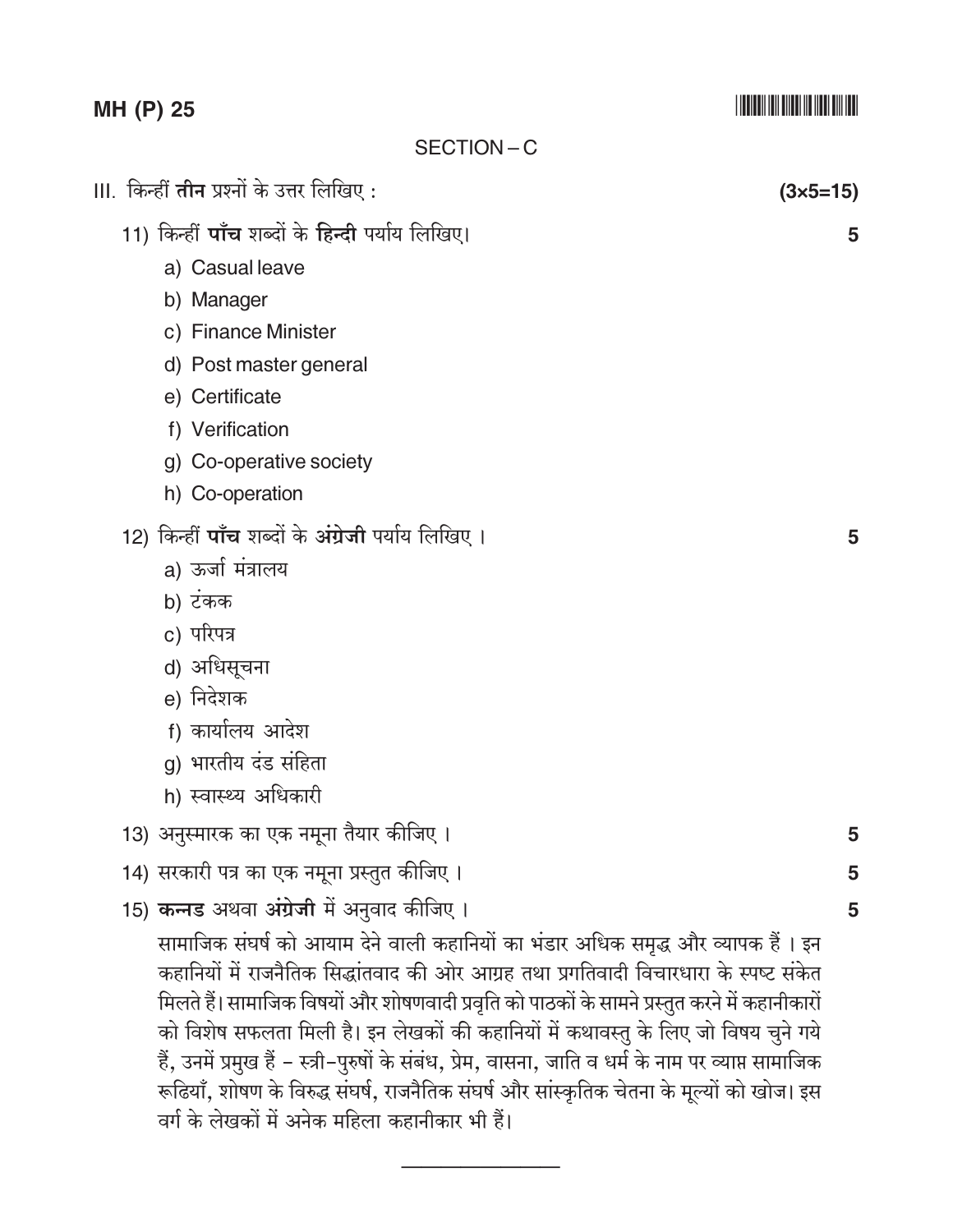#### --

# **M.A. (Previous) Examination, Sept./Oct. 2016 (SLM Scheme) HINDI** (हिन्दी) **Course – I : Karnataka Sanskriti aur Kannada Sahitya**

# प्रश्न पत्र। : कर्नाटक संस्कृति और कन्नड साहित्य

## Time : 3 Hours Max. Marks : 80

*Instruction : All Sections are compulsory.*

## SECTION – A

- l. किन्हीं **चार** पर टिप्पणियाँ लि
	- 1) कर्नाटक के सिक्के।
	- 2) वचन साहित्य।
	- 3) कर्नाटक संगीत।
	- 4) कुवेंपु ।
	- 5) चंपू काव्य।
	- 6) कित्तूर रानी चेन्नम्मा की साधना।

## SECTION – B

- II. किन्हीं <mark>तीन</mark> प्रश्नों के उत्तर लि
	- 7) कन्नड लिपि के उद्भव और विकास पर एक लेख लिखिए।
	- 8) पंप युगीन साहित्य की प्रमुख विशेषताओं पर प्रकाश डालिए।
	- 9) बसव के पूर्ववर्ती एंव बसव कालीन शरणों का परिचय प्रस्तुत कीजिए।
	- 10) कन्नड के दास साहित्य में कनकदास का क्या योगदान है ? समझाइए।
	- 11) कन्नड नाटक साहित्य का विकास–क्रम समझाइए।

**(4×5=20)**

**(3×10=30)**

**MHIN 111**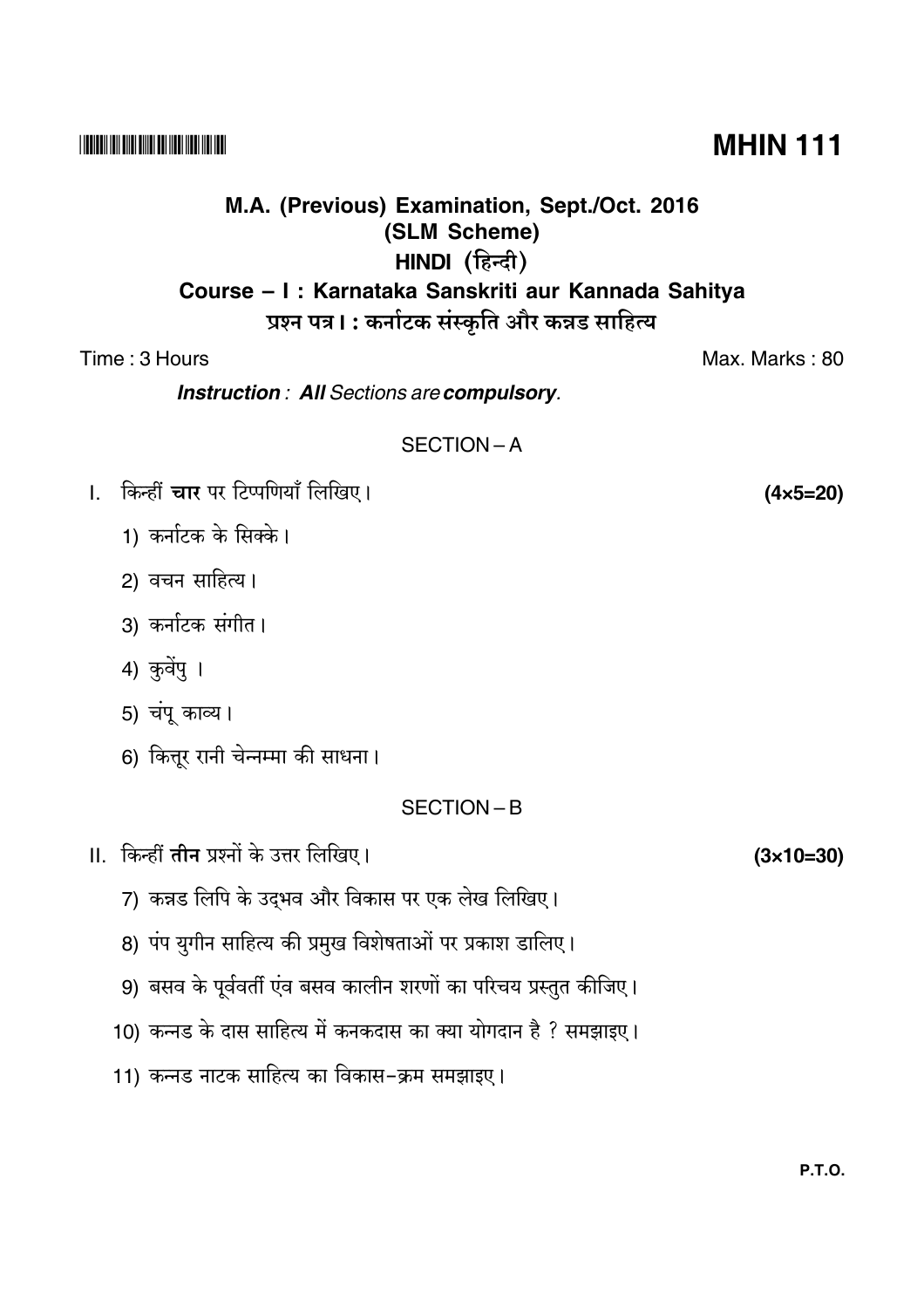#### **MHIN 111**

#### SECTION-C

III. किन्हीं **दो** प्रश्नों के उत्तर लिखिए।

- 12) कर्नाटक के राजवंशों का ऐतिहासिक विवेचन प्रस्तुत कीजिए और कन्नड साहित्य के विकास में उनकी हेत को स्पष्ट कीजिए।
- 13) कर्नाटक की शिल्पकला एवं मूर्तिकला का विवेचन कीजिए।
- 14) कर्नाटक के प्रमुख ऐतिहासिक अवशेषों की समीक्षा कीजिए।
- 15) कर्नाटक के वैदिकमत प्रचार में आचार्यत्रयों का क्या योगदान है ? समझाइए।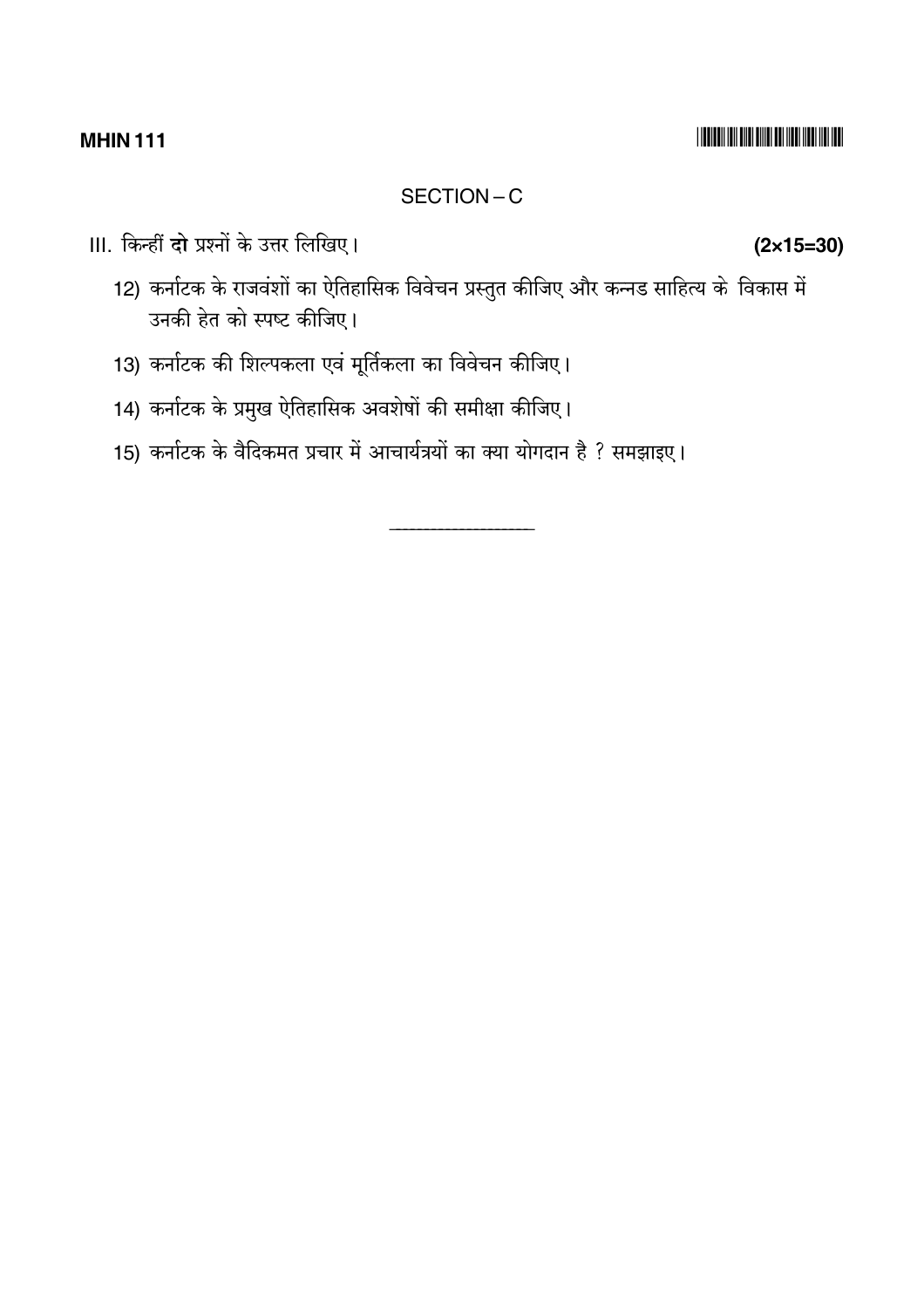#### **P.T.O.**

# **MHIN 112**

# M.A. (Previous) Examination, September/October 2016

(New SLM Scheme)

# HINDI - हिंदी

# Course - II : Modern Hindi Poetry

# प्रश्न पत्र – II : आधुनिक हिन्दी काव्य

Time: 3 Hours

Note: All Sections are compulsory.

## SECTION-A

- ।. किन्हीं **चार** की संदर्भ सहित व्याख्या कीजिए।
	- 1) सखि, विहग उडा दे, हों सभी मुक्तिमानी, सुन शठ शुक-वाणी- 'हाय! सठो न रानी। खग, जनक पुरी की ब्याह हूँ सारिका मैं। तदपि यह वहीं की त्यक्त हूँ दारिका मैं ?
	- 2) विकल वासना के प्रतिनिधि वे सब मुरझाये चले गए, आह ! जले अपनी ज्वाला से फिर वे जल में गले, गए।
	- 3) करना होगा यह तिमिर पार-देखना सत्य का मिहिर-द्रार-बहना जीवन के प्रखर ज्वार में निश्चय लडना विरोध से द्रन्द्र-समर
	- 4) सावधान, मनुष्य ! यदि विज्ञान है तलवार, तो इसे दे फेंक, तज कर मोह, स्मृति के पार। हो चुका है सिद्ध, है तू शिशु अभी नादान; फूल-कांटों की तुझे कुछ भी नहीं पहचान।

Max. Marks: 80

 $(4 \times 5 = 20)$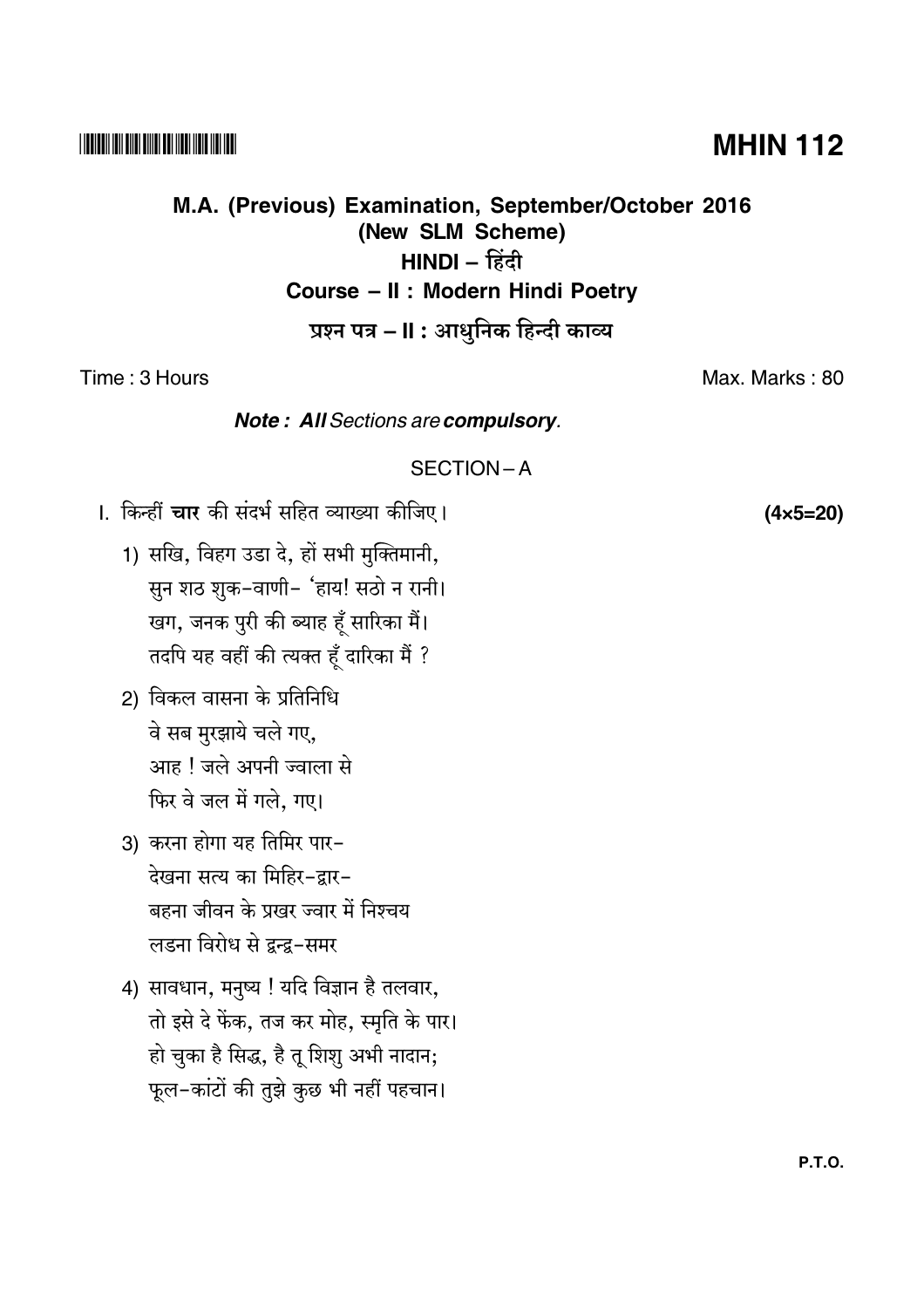#### **MHIN 112**

- 5) यह वह विश्वास नहीं, जो अपनी लघुता में भी कांपा वो पीडा, जिस की गहराई को स्वयं उसी ने नापा, कुत्सा, अपमान, अवज्ञा के घुंघुआते कड्डवे तम में
- 6) मानस-मंदिर में सती, पति की प्रतिमा थाप, जलती-सी उस विरह में, बनी आरती आप आंखों में प्रिय-मूर्ति थी, यूल थे सब भोग, हुआ योग से भी अधिक उसका विषम-वियोग।

#### SECTION-B

- II. किन्हीं **तीन** प्रश्नों के उत्तर लिखिए।
	- 7) साकेत के नवम सर्ग की वस्तुगत उपलब्धियों से अवगत कराइए।
	- 8) आधुनिक महाकाव्य के रूप में 'कामायनी' का मूल्यांकन कीजिए।
	- 9) 'तुलसीदास' काव्य के काव्य-सौष्टव पर विचार कीजिए।
	- 10) 'कुरुक्षेत्र' काव्य में अभिव्यक्त युद्ध तंत्र का विवेचन कीजिए।
	- 11) पठित कविताओं के आधार पर मुक्तिबोध की वस्तुचेतना को समझाइए।

#### SECTION-C

III. किन्हीं दो प्रश्नों के उत्तर लिखिए।

- 12) साकेत में चित्रित 'उर्मिला' का परिचय दीजिए।
- 13) 'कामायनी' में व्यक्त प्रसादजी की दार्शनिक विचार धारा का परिचय दीजिए।
- 14) 'तुलसीदास' काव्य के आधार पर निराला की अभिव्यंजना कौशलता की समीक्षा कीजिए।
- 15) 'कुरुक्षेत्र' की कथावस्तु को संक्षेप में समझाइए।

 $(3\times10=30)$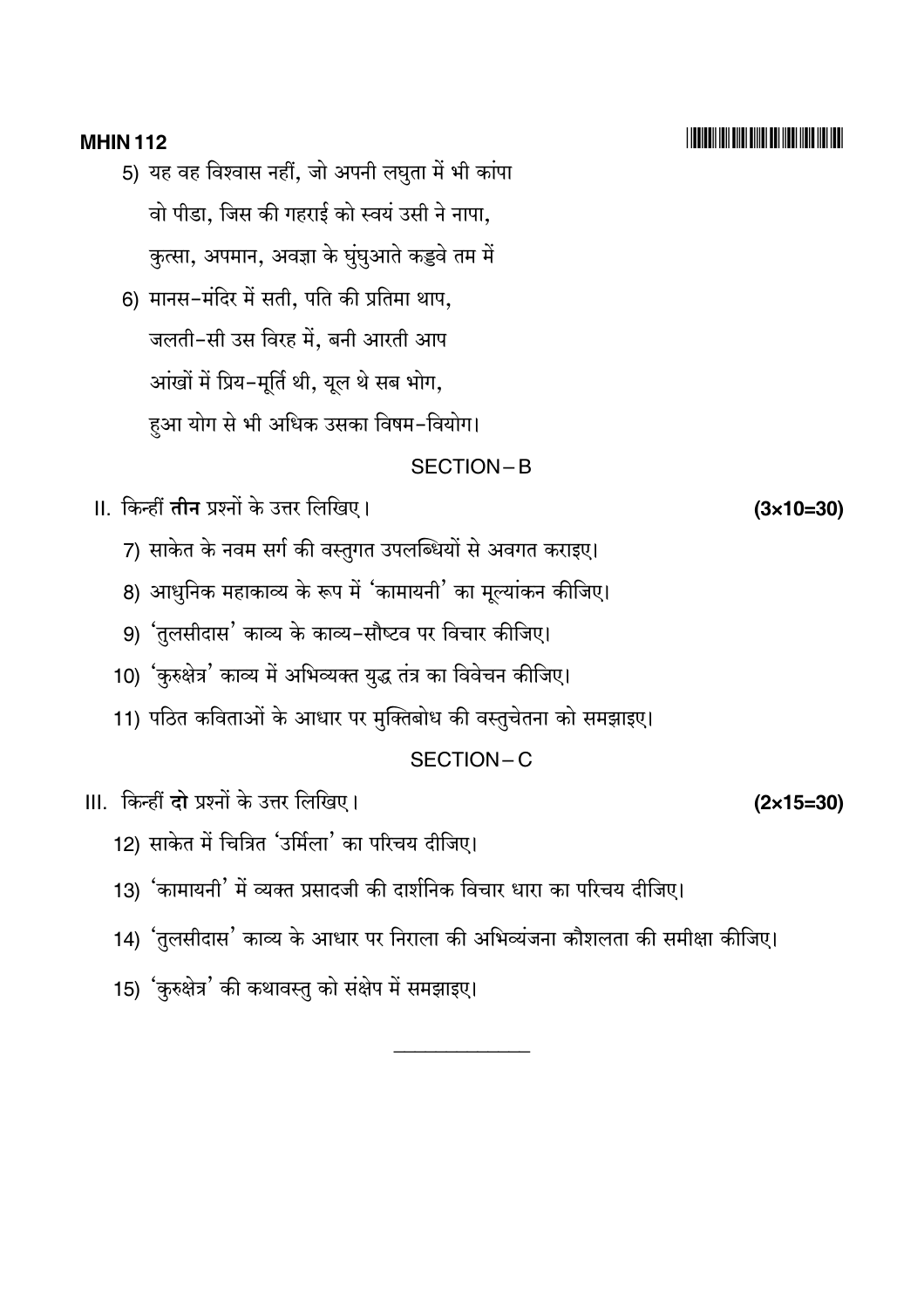**P.T.O.** 

# M.A. (Previous) Examination, September/October 2016 (New - SLM Scheme) HINDI हिन्दी Course - III : Aadhunik Hindi Gadhya Sahitya प्रश्न पत्र – III : आधुनिक हिन्दी गद्य साहित्य

Time: 3 Hours

## **Note : All Sections are compulsory.**

# SECTION-A

- ।. किन्हीं **चार** की संदर्भ सहित व्याख्या कीजिए।
	- 1) केवल ज्ञान बोझ है, केवल श्रद्धा अंधा बना देती है। हिन्दी के प्रति जो हमारा प्रेम है, वह भी ज्ञान द्वारा चलते और श्रद्धा द्वारा अनुगमित होना चाहिए।
	- 2) मेरा स्त्रीत्व क्या इतने का भी अधिकारी नहीं कि अपने को स्वामी समझने वाला पुरुष उस के लिए प्राणों का पण लगा सके।
	- 3) क्या तुम्हें लाज भी नहीं आती ? लोग तो सात पैर संग चलते हैं उसका जन्म भर निबाह करते है और तुम का नित्य की प्रीति का निबाह नहीं है।
	- 4) क्या तुम्हें मालूम नहीं कि लोहे से लोहे बजते देखकर मेरा बेटा मेरी गोद में छिपने के लिए यहाँ भागकर आया है ? क्या तुम उसे यहाँ से भी भगाना चाहती हो ?
	- 5) करुणा का भाव वियोग अर्थात विरह में विराजमान होता है। प्रिय के वियोग के दु:ख को करुणा का रूप दिया जा सकता है।
	- 6) जिस मुहलले में आप रहते हैं उस मुहलले में लाज की हवा भी नहीं जाती। जब ऐसे हो तब ऐसे हो हाय! एक बार भी मुँह दिखा दिया होता तो मतवाले मतवाले बने क्यों लड़लड़ कर सिर फोरते।

# SECTION-B

- II. किन्हीं **तीन** प्रश्नों के उत्तर लिखिए।
	- 7) निबंध कला की दृष्टि से 'करुणा' निबंध की समीक्षा कीजिए।
	- 8) नाटक कला की दृष्टि से 'ध्रुव स्वामिनी' नाटक का मूल्यांकन प्रस्तुत कीजिए।

Max. Marks: 80

 $(3 \times 10 = 30)$ 

# **MHIN 113**

## 

 $(4 \times 5 = 20)$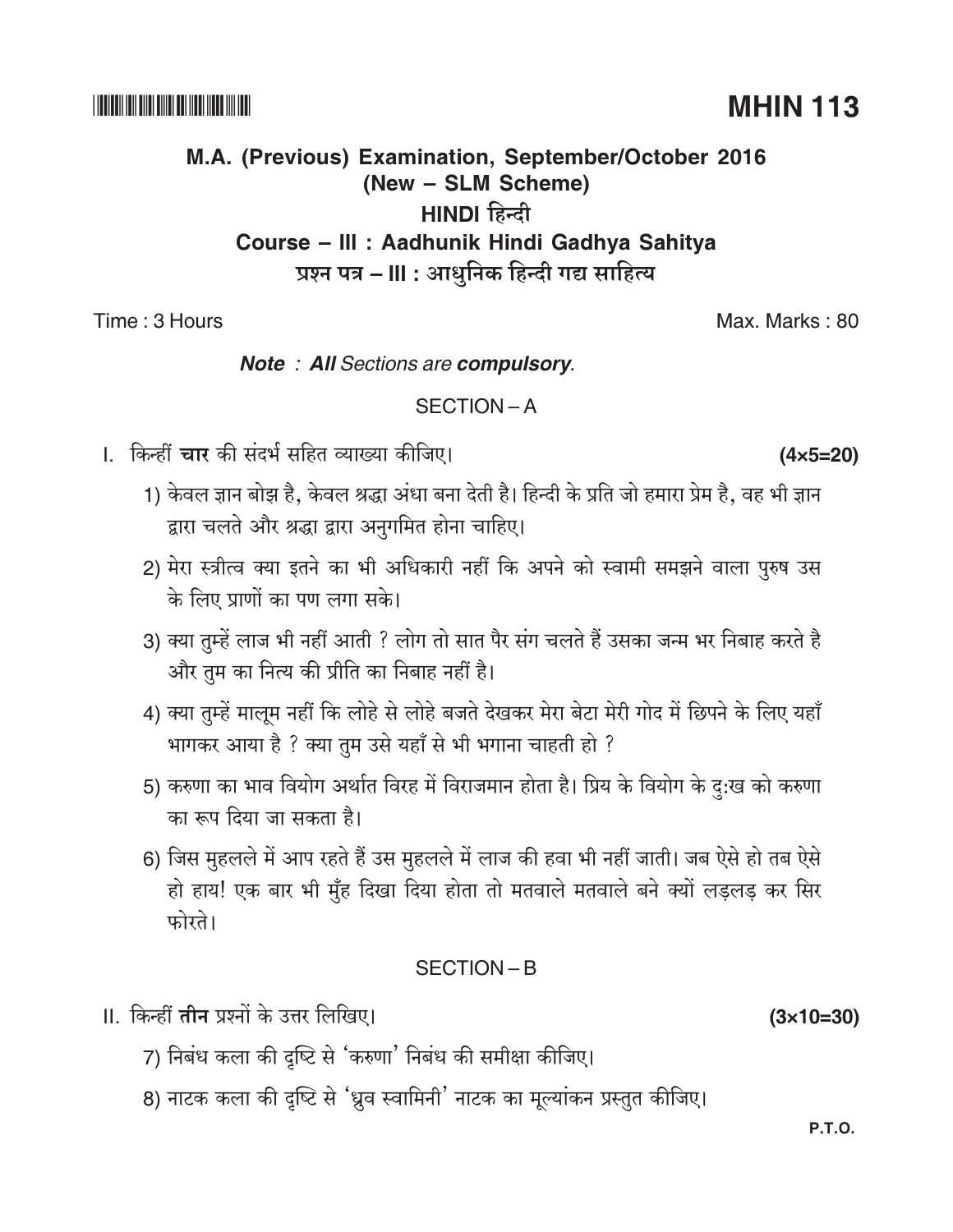#### **MHIN 113**

# 9) एकांकी कला की दृष्टि से 'प्रतिशोध' एकांकी का विवेचन कीजिए।

- 10) 'चंद्रावली' नाटक की कथा वस्तु की समीक्षा कीजिए।
- 11) 'भगत की गत' कहानी की वस्तु चेतना को समझाइए।

#### SECTION-C

।।।. किन्हीं दो प्रश्नों के उत्तर लिखिए।

- 12) 'त्यागपत्र उपन्यास में नारी के अंतर्मन की व्यथाओं का चित्रण हुआ है' इस कथन का विवेचन कीजिए।
- 13) "तमस' विभाजन के बाद भारतीय जीवन का तमस है।' इस कथन की समीक्षा कीजिए।
- 14) 'ध्रुव स्वामिनी' नाटक में व्यंजित सामाजिक समस्याओं पर प्रकाश डालिए।
- 15) 'सीमा रेखा' एकांकी की वस्तु चेतना पर प्रकाश डालिए।

 $(2\times15=30)$ 

####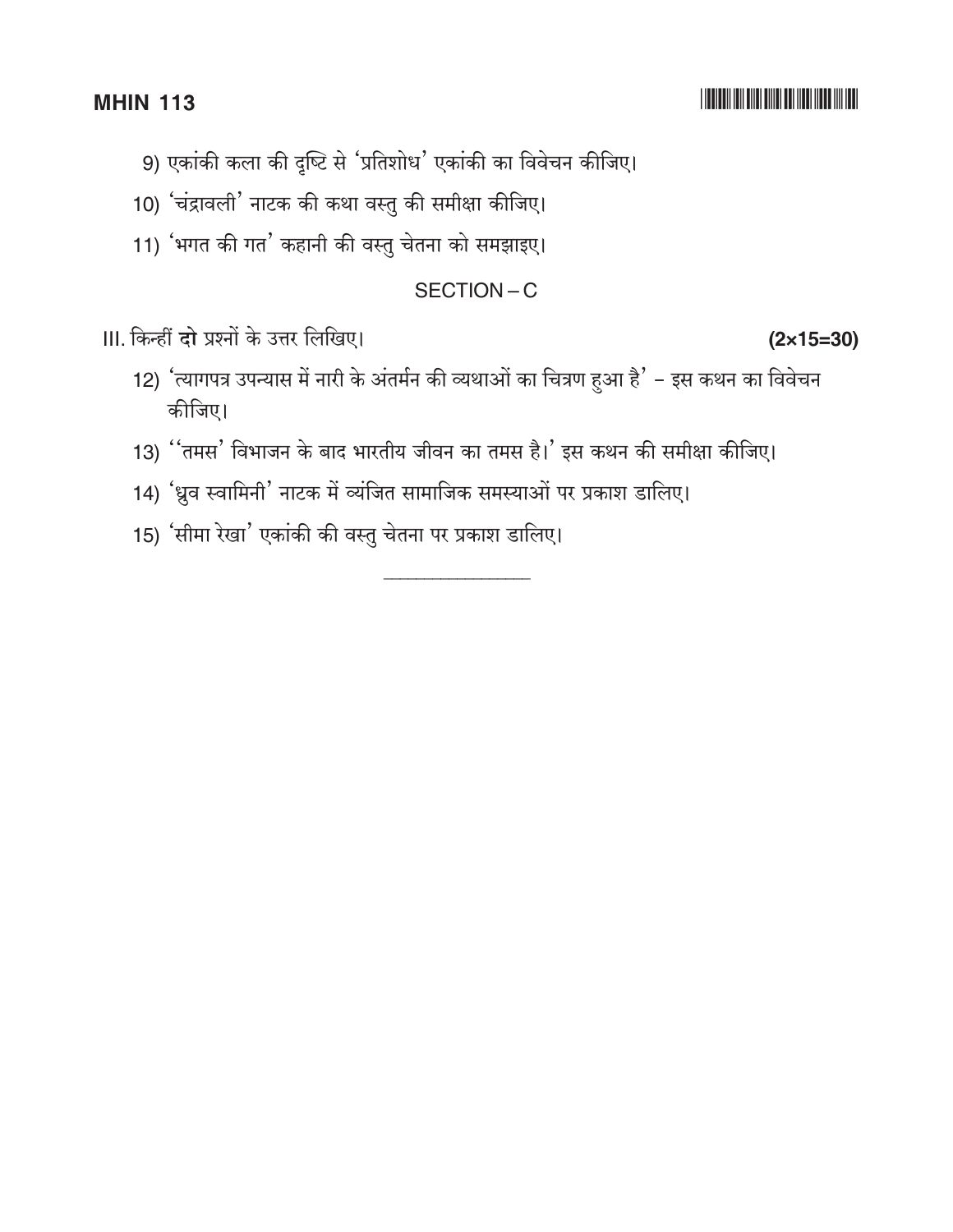#### --

# **M.A. (Previous) Examination, Sept./Oct. 2016 (New SLM Scheme) HINDI** (हिन्दी) **Course – IV : History of Hindi Literature and Hindi Grammar** प्रश्न पत्र – IV : हिन्दी साहित्य का इतिहास और हिन्दी व्याकरण

Time : 3 Hours Max. Marks : 80 *Note : All Sections are compulsory.* SECTION – A l. किन्हीं **चार** प्रश्नों के उत्तर लि **(4×5=20)** 1) आदिकालीन रासो काव्यों का परिचय दीजिए। 2) सगुण भक्ति शाखा की विशेषताओं को स्पष्ट कीजिए। 3) रीतिकालीन साहित्य की विशेषताएँ लिखिए। 4) विशेषण क्या है ? उसके प्रकारों को समझाइए । 5) सर्वनाम किसे कहते हैं ? उस के भेदों को समझाइए। 6) अव्यय की परिभाषा देते हुये उसके भेदों पर प्रकाश डालिए। SECTION – B II. किन्हीं <mark>तीन</mark> प्रश्नों के उत्तर लि ! **(3×10=30)** 7) वर्तमान काल के विविध रूपों को सोदाहरण स्पष्ट कीजिए। 8) संज्ञा को परिभाषित करते हुये उसके भेदों को सोदाहरण समझाइए। 9) हिन्दी कहानी के विकास पर प्रकाश डालिए। 10) प्रगतिवाद के प्रमुख दो कवियों का संक्षिप्त परिचय दीजिए।

11) हिन्दी निबन्ध साहित्य के विकास – क्रम पर एक लेख लिखिए।

# **MHIN 114**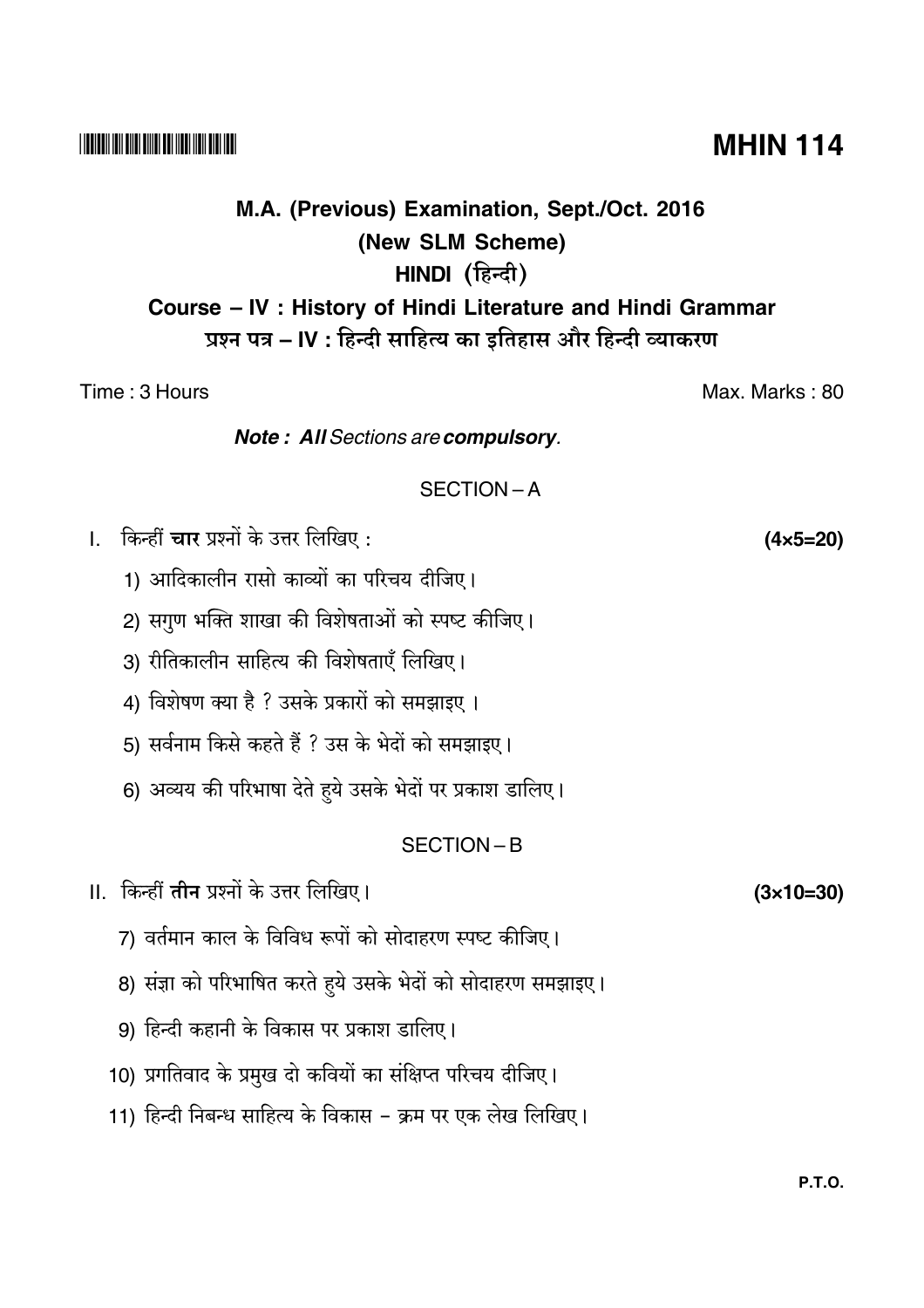## SECTION-C

III. किन्हीं **दो** प्रश्नों के उत्तर लिखिए।

- 12) कबीरदास के काव्य में व्यंजित सामाजिक समस्याओं का वर्णन कीजिए।
- 13) कृष्ण भक्ति शाखा का वर्णन करते हुये उसमें सूरदास का स्थान निर्धारित कीजिए।
- 14) प्रेमचंद के कथा साहित्य की चर्चा कीजिए।
- 15) वचन की परिभाषा देते हुये उसके प्रकारों का सोदाहरण विश्लेषण कीजिए।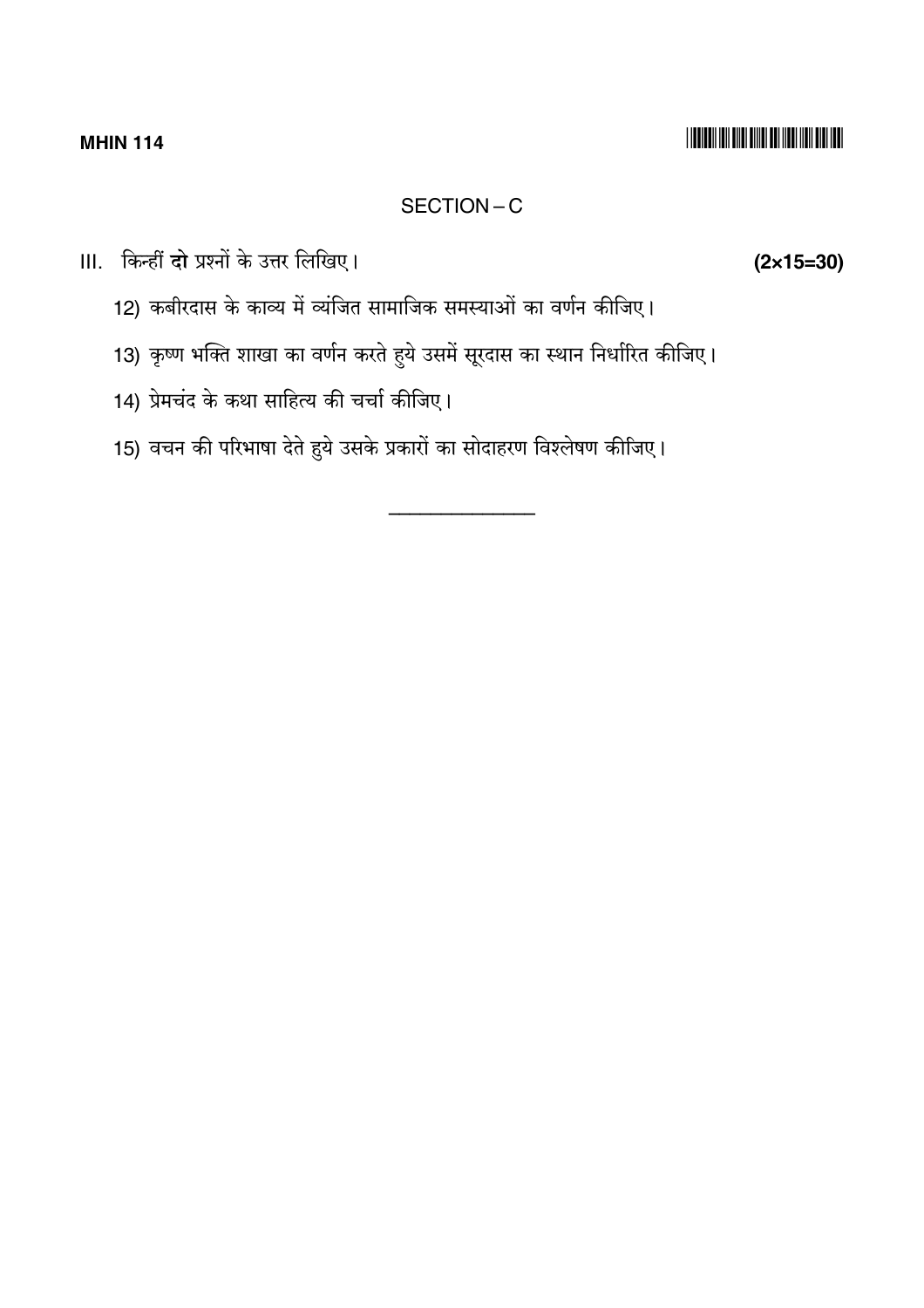#### 

## M.A. (Previous) Examination, September/October 2016 (New SLM Scheme) HINDI (हिन्दी) Course - V : Anuvad Aur Prayojanmoolak Hindi प्रश्न पत्र – V : अनुवाद और प्रयोजनमूलक हिन्दी

Time : 3 Hours

**Note: All Sections are compulsory.** 

#### SECTION-A

।. किन्हीं **चार** प्रश्नों के उत्तर लिखिए :

- 1) अनुवाद कला है या विज्ञान चर्चा कीजिए।
- 2) किन्हीं **पाँच** शब्दों के हिन्दी पर्याय लिखिए ।
	- a) Personality
	- b) Artistic
	- c) Beauty
	- d) Garment
	- e) Reflection
	- f) Side by side
	- g) To the point
	- h) Copy enclosed
	- i) Mechanical
	- j) Phonetics.
- 3) किन्हीं पाँच शब्दों के अंग्रेजी पर्याय लिखिए।
	- 1) राज्यपाल
	- 2) सम्पर्क
	- 3) संस्थान
	- 4) विधि
	- 5) वेतन वृद्धि

**MHIN 115** 

Max Marks 80

 $(4 \times 5 = 20)$